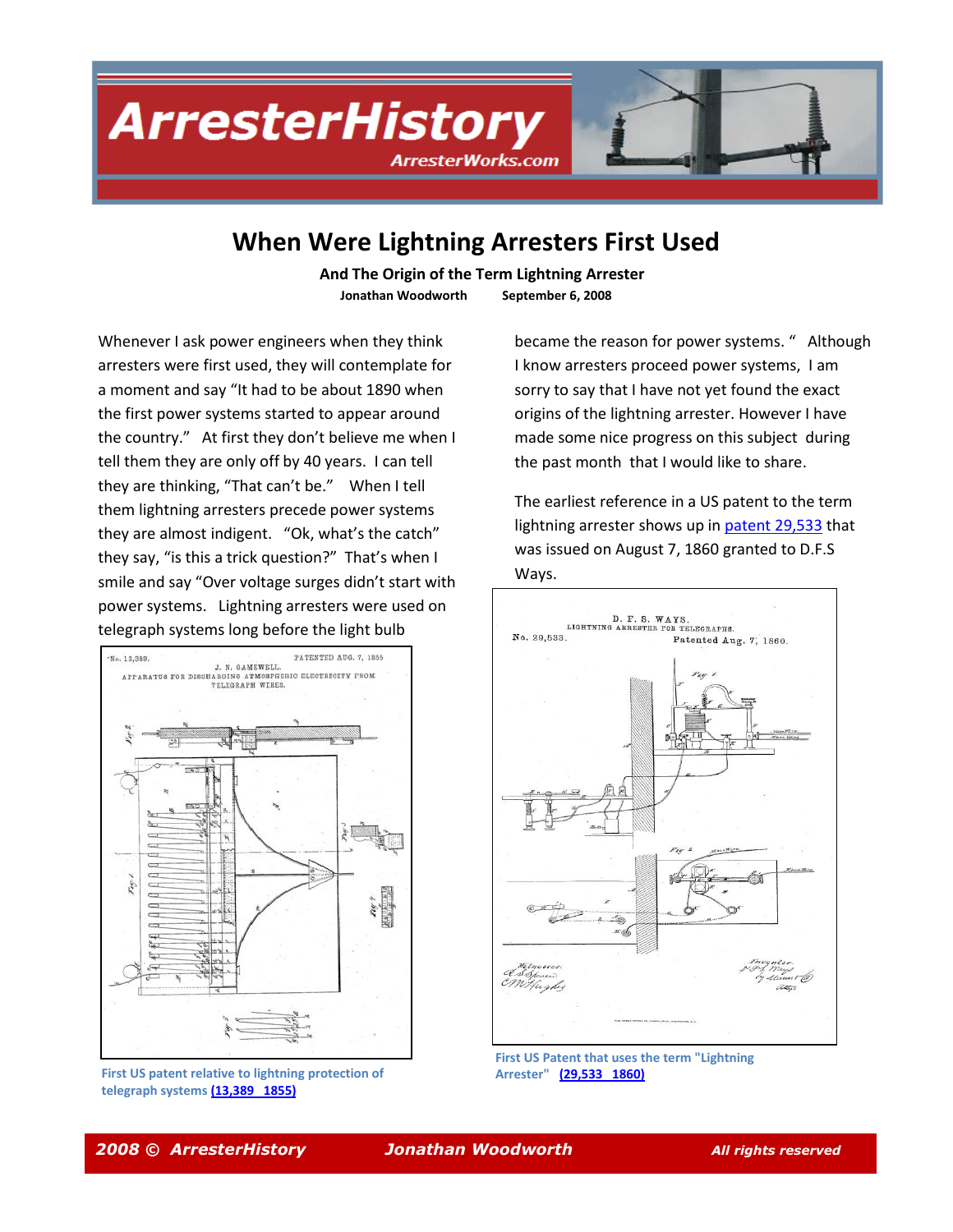**ArresterHistory** 

rresterWorks.com



However[, US Patent 13,389](http://www.arresterworks.com/ArresterHistory_files/US%20Patent%2013389%20%20%20%20%201855%20Arrester%20Patent%20for%20Telegraph%20Lines.pdf) also issued on August 7<sup>th</sup>, but 5 years earlier in 1855, refers to a protective device called an Apparatus for Discharging Atmospheric Electricity from Telegraph Wires. In this patent, granted to J.N. Gamewell, it is implied that this is an improvement on other devices. This apparatus is quite complex and although the term lightning arrester is not used it is an arrester and it is obviously not the first design of an overvoltage protective device.

An excellent find this past month was an historic [sketch written in 1852](http://www.arresterworks.com/ArresterHistory_files/Historical%20Sketch%20of%20Telegraph%20in%201852%20that%20discusses%20Arresters.pdf) by Alexander Jones on the Electric Telegraph. In this document he states that "Interference from Atmospheric Electric Discharges has been greatly reduced as of late by the use of Lightning Arresters." This is the earliest reference to the term lightning arrester that I have been able to uncover.

13. Interruptions from atmospheric electricity have been greatly reduced of late, and it is confidently expected that they will, at no distant day, be entirely overcome. One of the means used at present is, by putting on a lightning arrester near to the recording instrument. This arrester is formed of a little glass globe, surrounded by a semicircle of small points, like needles, that approach quite close to the ball. These points carry off the lightning to the earth before it reaches the instrument, causing but a momentary interruption. The diminution of interruptions by thunder-storms has been reduced thirty per cent. by this means alone. Other causes of inter-

ruption are accidental,-trees, &c., falling on the wire and snapping it.

**1852 Use of the term Lightning Arrester. [\(In an historical](http://www.arresterworks.com/ArresterHistory_files/Historical%20Sketch%20of%20Telegraph%20in%201852%20that%20discusses%20Arresters.pdf)  [sketch of the Telegraph\)](http://www.arresterworks.com/ArresterHistory_files/Historical%20Sketch%20of%20Telegraph%20in%201852%20that%20discusses%20Arresters.pdf)**

#### **Paper on Lightning Induction**

In 1847 the concept of a spark gap as an arrester for telegraph systems is disclosed in a[n excellent](http://www.arresterworks.com/ArresterHistory_files/1847%20Paper%20by%20Joseph%20Henry%20on%20Induction%20of%20lighting%20on%20to%20Telegraph%20Lines.pdf)  [article](http://www.arresterworks.com/ArresterHistory_files/1847%20Paper%20by%20Joseph%20Henry%20on%20Induction%20of%20lighting%20on%20to%20Telegraph%20Lines.pdf) written on the subject of induction into telegraph lines from atmospheric discharges by the famous Professor Joseph Henry. The Joseph Henry who 16 years earlier had made the fundamental

discoveries of induction that lead to the development and invention of the telegraph. Could this be the first written description of an early lightning arrester even though the term arrester was not mentioned?

If this is so, then one could deduce that if Professor Henry did not mention the term arrester in 1847, yet it appeared in an 1852 document that implied it was a new device, the term arrester relative to

#### **[1847 Paper by Joseph Henry](http://www.arresterworks.com/ArresterHistory_files/Historical%20Sketch%20of%20Telegraph%20in%201852%20that%20discusses%20Arresters.pdf) that discusses lightning protection using a gap. Does not use term arrester**

#### on the Wires of the Electric Telegraph.

31

gles to the spires; and such was its intensity and quantity, that all the wires across which it passed were melted at points in the same straight line as if they had been cut in two by a sharp knife.

The effects of the powerful discharges from the clouds may be revented in a great degree, by erecting at intervals along the line, and aside of the supporting poles, a metallic wire, connected with the earth at the lower end, and terminating above at the distance of about half an inch from the wire of the telegraph. By this arrangement the insulation of the conductor will not be interfered with, while the greater portion of the charge will be drawn off. I think this precaution of great importance at places where the line crosses a river, and is supported on high poles. Also in the vicinity of the office of the telegraph, where a discharge, falling on the wire near the station, might send a current into the house of sufficient quantity to produce serious accidents. The fate of Prof. Richman, of St. Petersburg, should be recollected, who was killed by a flash from a small wire, which entered his house from an elevated pole, while he was experimenting on atmospheric electricity.

lighting must have come into existence between 1847 and 1852. The quest continues…..

#### **Potential Origin of the tern "Lightning Arrester"**

The term Spark Arrester was a well used term common in the middle 1800's but it referred to a chamber that was installed on wood burning and coal burning train engines to reduce the potential of sparks escaping from the stack and setting the country side on fire. I have to wonder if the term lightning arrester is somehow related to this mechanical device.